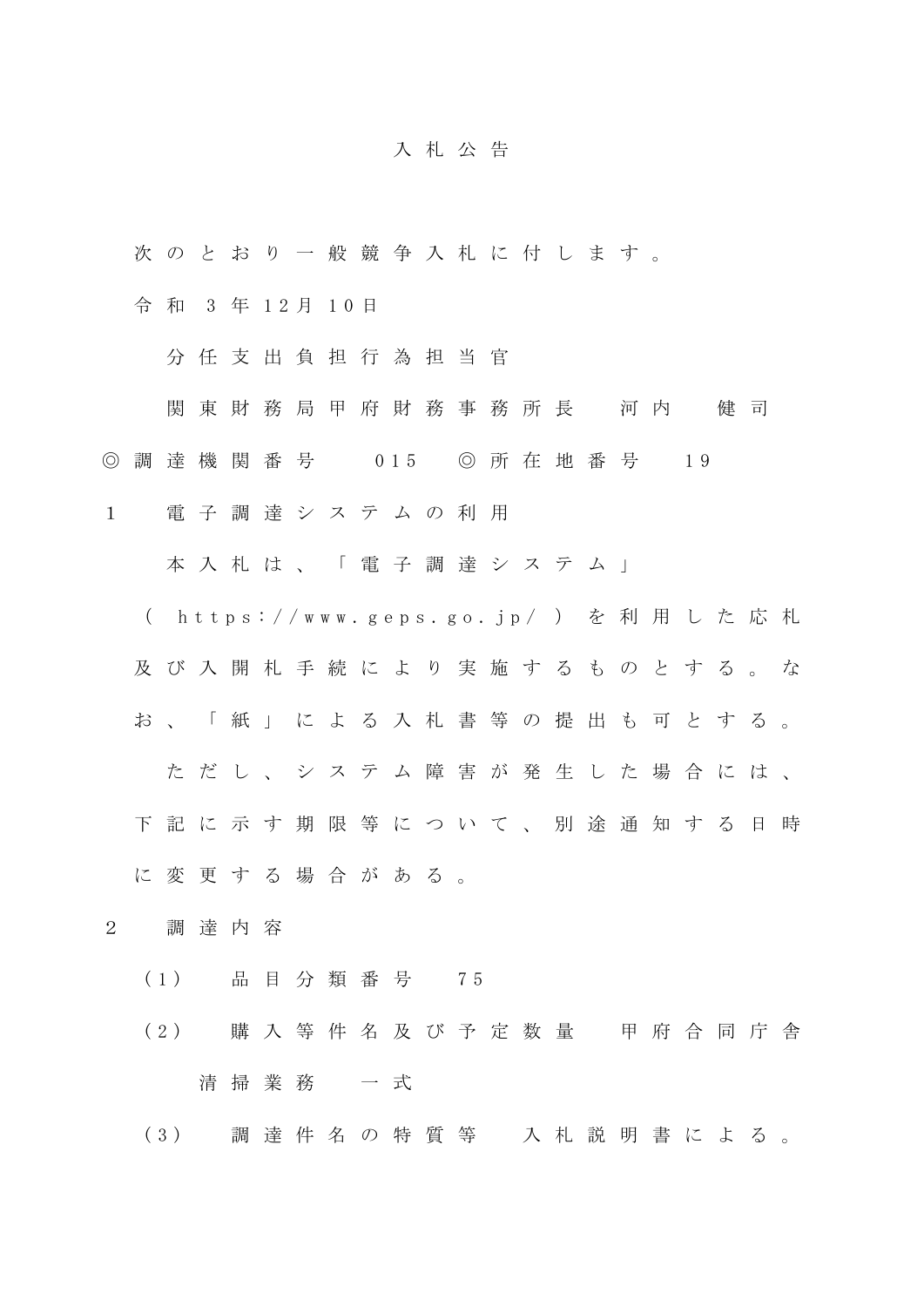( 4 ) 履 行 期 間 令 和 4 年 4 月 1 日 か ら 令 和 7 年 3 月 3 1 日 ま で の 間

- ( 5 ) 履 行 場 所 入 札 説 明 書 に よ る 。
- ( 6 ) 入 札 方 法 仕 様 書 記 載 の 業 務 一 式 の 総 額 で 入 札 し 、 予 定 価 格 の 範 囲 内 で 、 な お か つ 、 最 低 価 格 を も っ て 有 効 な 入 札 を 行 っ た 者 を 落 札 者 と す る 。 な お 、 落 札 決 定 に 当 た っ て は 、 入 札 書 に 記 載 さ れ た 金 額 に 当 該 金 額 の 1 0 0 分 の 1 0 に 相 当 す る 額 を 加 算 し た 金 額 ( 当 該 金 額 に 1 円 未 満 の 端 数 が あ る と き は 、 そ の 端 数 金 額 を 切 り 捨 て た 金 額 ) を も っ て 落 札 価 格 と す る の で 、 入 札 者 は 、 消 費 税 及 び 地 方 消 費 税 に 係 る 課 税 業 者 で あ る か 免 税 業 者 で あ る か を 問 わ ず 、 見 積 も っ た 金 額 の 1 1 0 分 の 1 0 0 に 相 当 す る 金 額 を 入 札 書 に 記 載 す る こ と ( 当 該 金 額 に 1 円 未 満 の 端 数 が あ る と き は 、 そ の 端 数 金 額 を 記載 し な い も の と す る 。 ) 。
- 3 競 争 参 加 資 格
- ( 1 ) 予 算 決 算 及 び 会 計 令 第 7 0 条 の 規 定 に 該 当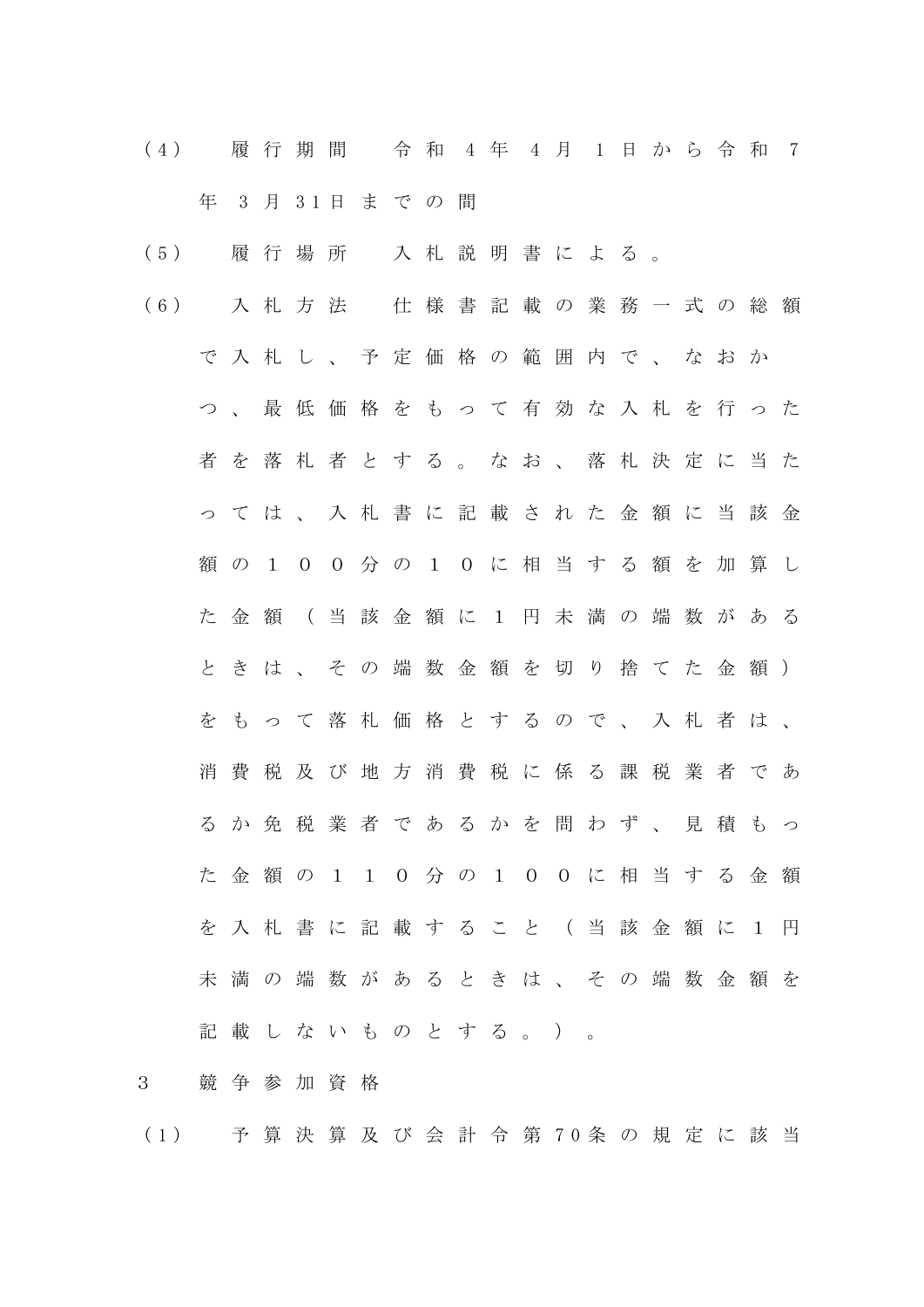し な い 者 で あ る こ と 。 な お 、 未 成 年 者 、 被 保佐人又は被補助人であって、契約締結の た め に 必 要 な 同 意 を 得 て い る 者 は 、 同 条 中 、 特 別 の 理 由 が あ る 場 合 に 該 当 す る 。

- ( 2 ) 予 算 決 算 及 び 会 計 令 第 7 1 条 の 規 定 に 該 当 し な い 者 で あ る こ と 。
- ( 3 ) 令 和 元 ・ 2 ・ 3 年 度 ( 平 成 3 1 ・ 3 2 ・ 3 3 年 度 ) 財 務 省 競 争 参 加 資 格 ( 全 省 庁 統 一 資 格 ) に お い て 、 資 格 の 種 類 が 「 役 務 の 提 供 等 ( 建 物 管 理 等 各 種 保 守 管 理 ) 」 で 「 A 」 、 「 B 」 又 は 「 C 」 の 等 級 に 格 付 け さ れ 、 関 東 ・ 甲 信 越 地 域 の 競 争 参 加 資 格 を 有 す る 者 、 又 は 当 該 競 争 参 加 資 格 を 有 し て い な い 者 で 、 入 札 参 加 申 し 込 み 期 限 ま で に 競争 参 加 資 格 審 査 を 受 け 、 競 争 参 加 資 格 者 名 簿 に 登 載 さ れ た 者 で あ る こ と 。 な お 、 競 争 参 加 資 格 の 申 請 は 、 「 競 争 参 加 者 の 資 格 に 関 す る 公 示 」 ( 令 和 2 年 3 月 3 1 日 付 官 報 ) に 記 載 さ れ て い る 時 期 及 び 場 所 で 受 け 付 け る 。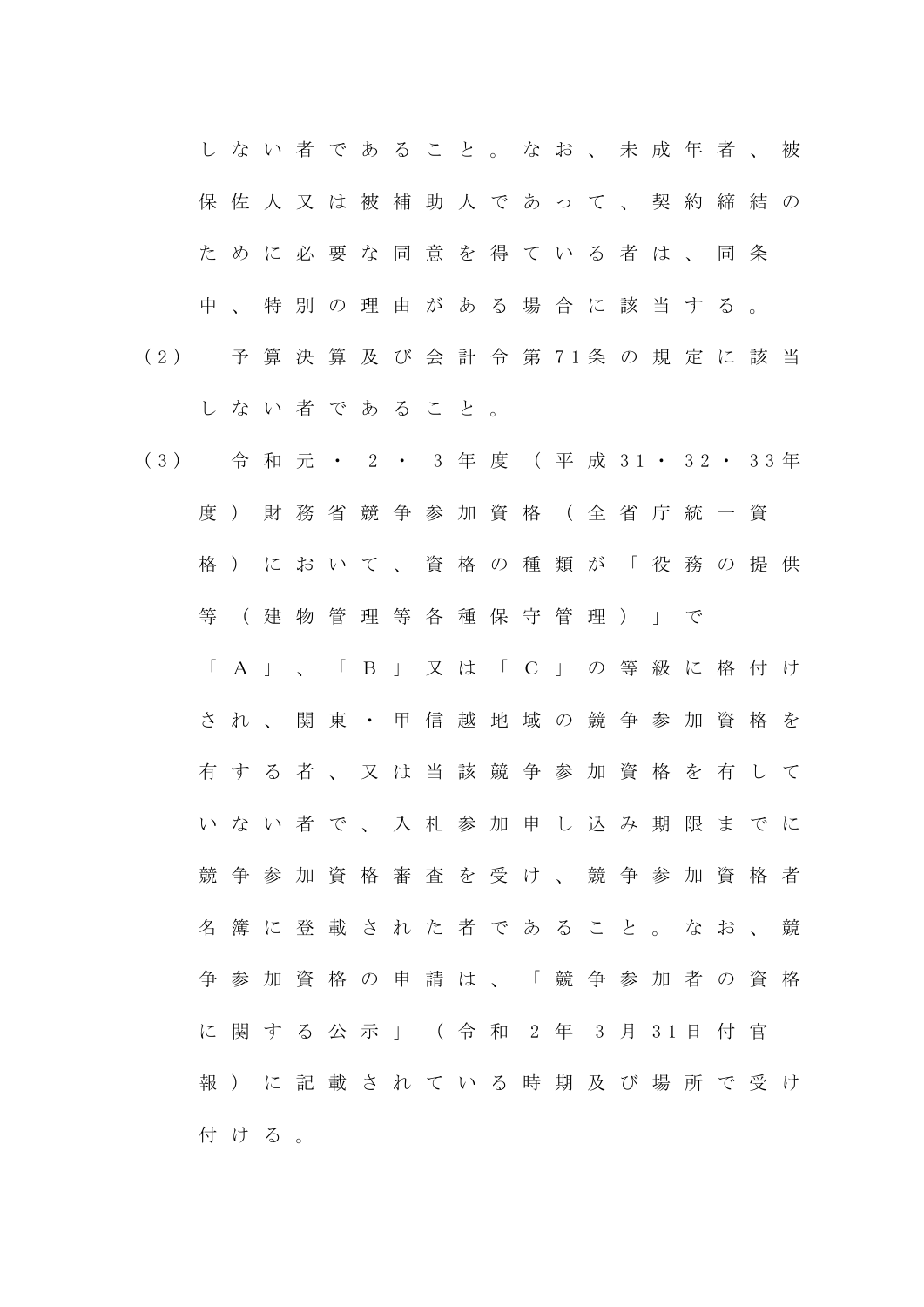- ( 4 ) 当 該 地 方 支 分 部 局 の 所 属 担 当 官 と 締 結 し た 契 約 に 関 し 、 契 約 に 違 反 し 、 又 は 同 担 当 官 が 実 施 し た 入 札 の 落 札 者 と な り な が ら 、 正 当 な 理 由 な く し て 契 約 を 拒 み 、 な い し は 入 札 等 当 該 地 方 支 分 部 局 の 業 務 に 関 し 不 正 又 は 不 誠 実 な 行 為 を し 、 契 約 の 相 手 方 と し て 不 適 当 で あ る と 認 め ら れ る 者 で な い こ と 。
- ( 5 ) 各 省 各 庁 か ら 指 名 停 止 等 を 受 け て い な い 者 ( 分 任 支 出 負 担 行 為 担 当 官 が 特 に 認 め る 者 を 含 む 。 ) で あ る こ と 。
- ( 6 ) 経 営 の 状 況 又 は 信 用 度 が 極 度 に 悪 化 し て い な い と 認 め ら れ る 者 で あ り 、 適 正 な 契 約 の 履 行 が 確 保 さ れ る 者 で あ る こ と 。
- ( 7 ) 建 築 物 に お け る 衛 生 的 環 境 の 確 保 に 関 す る 法 律 第 1 2 条 の 2 の 規 定 に 基 づ く 「 建 築 物 清掃業」又は「建築物環境衛生総合管理 業 」 の 登 録 を 受 け て い る 者 で あ る こ と 。 ( 8 ) 入 札 説 明 書 の 交 付 を 受 け た 者 で あ る こ

と 。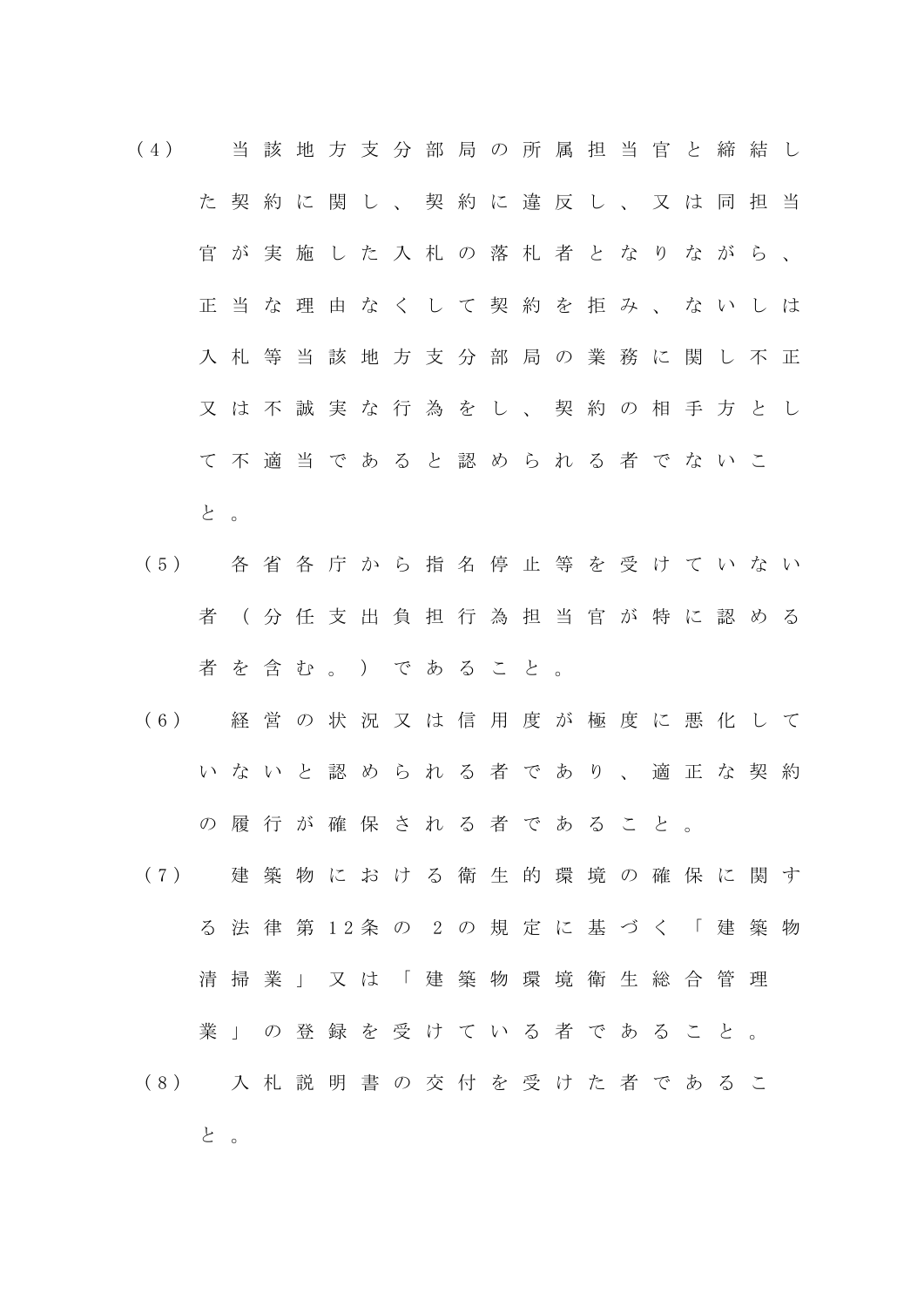- ( 9 ) 競 争 に 参 加 す る た め に 必 要 な 競 争 参 加 申 込 書 を 受 領 期 限 ま で に 提 出 し 、 そ の 審 査 に 合 格 し た 者 で あ る こ と 。
- 4 入 札 書 の 提 出 場 所 等
	- ( 1 ) 入 札 書 の 提 出 場 所 、 契 約 条 項 を 示 す 場 所 、 入 札 説 明 書 の 交 付 場 所 及 び 問 い 合 わ せ 先

〒 400-0031 山梨県甲府市丸の内 1丁目 1 番 1 8 号 甲 府 合 同 庁 舎 8 階 関 東 財 務 局 甲 府 財 務 事 務 所 総 務 課 合 同 庁 舎 管 理 係 後 藤 奈紀 電話 055-253-2262 メールア

 $F V Z$  gocho.koufu@kt.lfb-mof.go.jp

- ( 2 ) 入 札 説 明 書 の 交 付 方 法 本 公 告 の 日 か ら 上 記 ( 1 ) の 交 付 場 所 に て 交 付 す る 。 電 子 メ ー ル に よ る 交 付 を 希 望 す る 場 合 は 、 上 記 の メ ー ル ア ド レ ス に そ の 旨 連 絡 す る こ と 。
- ( 3 ) 入 札 申 込 期 限

令 和 4 年 1 月 3 1 日 1 7 時 0 0 分

( 4 ) 入 札 書 の 受 領 期 限

令 和 4 年 2 月 7 日 1 7 時 0 0 分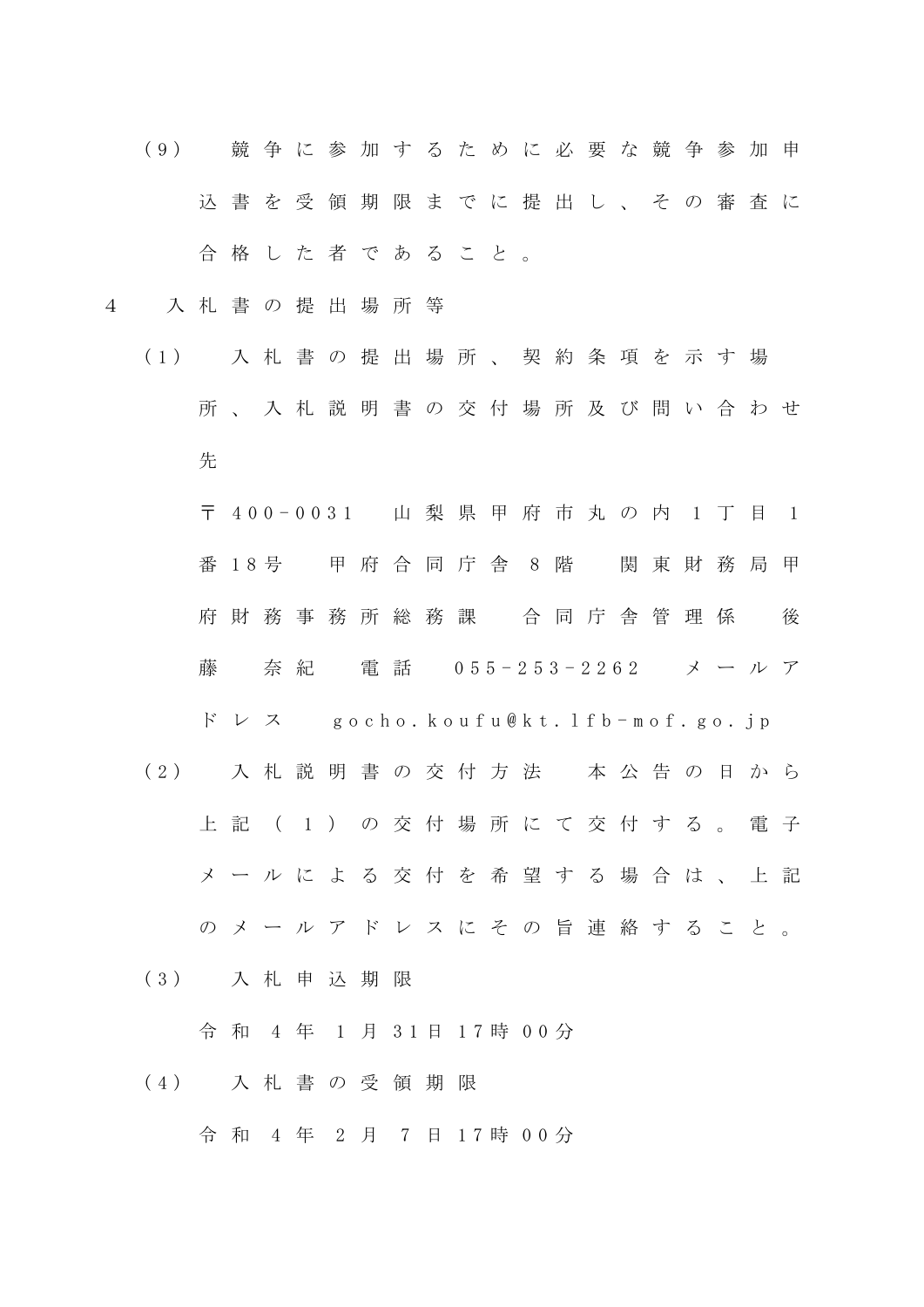( 5 ) 開 札 の 日 時 及 び 場 所

令 和 4 年 2 月 8 日 1 0 時 0 0 分

甲 府 合 同 庁 舎 8 階 関 東 財 務 局 甲 府 財 務 事 務 所 会 議 室

- 5 そ の 他
	- ( 1 ) 入 札 及 び 契 約 手 続 に お い て 使 用 す る 言 語 及 び 通 貨 日 本 語 及 び 日 本 国 通 貨 に 限 る 。 (2) 入札保証金及び契約保証金 免除。な お 、 契 約 保 証 金 の 免 除 に 当 た っ て は 、 落 札 者 が 契 約 締 結 の 際 に 令 和 4 ・ 5 ・ 6 年 度 財 務 省 競 争 参 加 資 格 ( 全 省 庁 統 一 資 格 ) を 有 し て い る こ と を 条 件 と す る 。
	- ( 3 ) 入 札 の 無 効 本 公 告 に 示 し た 競 争 参 加 資 格 の な い 者 の 提 出 し た 入 札 書 及 び 入 札 に 関 す る 条 件 に 違 反 し た 入 札 書 は 無 効 と す る 。
	- (4) 契約書作成の要否 要。
	- ( 5 ) 落 札 者 の 決 定 方 法
		- ① 予 算 決 算 及 び 会 計 令 第 7 9 条 の 規 定 に 基 づ い て 作 成 さ れ た 予 定 価 格 の 制 限 の 範 囲 内 で 最 低 の 価 格 を も っ て 有 効 な 入 札 を 行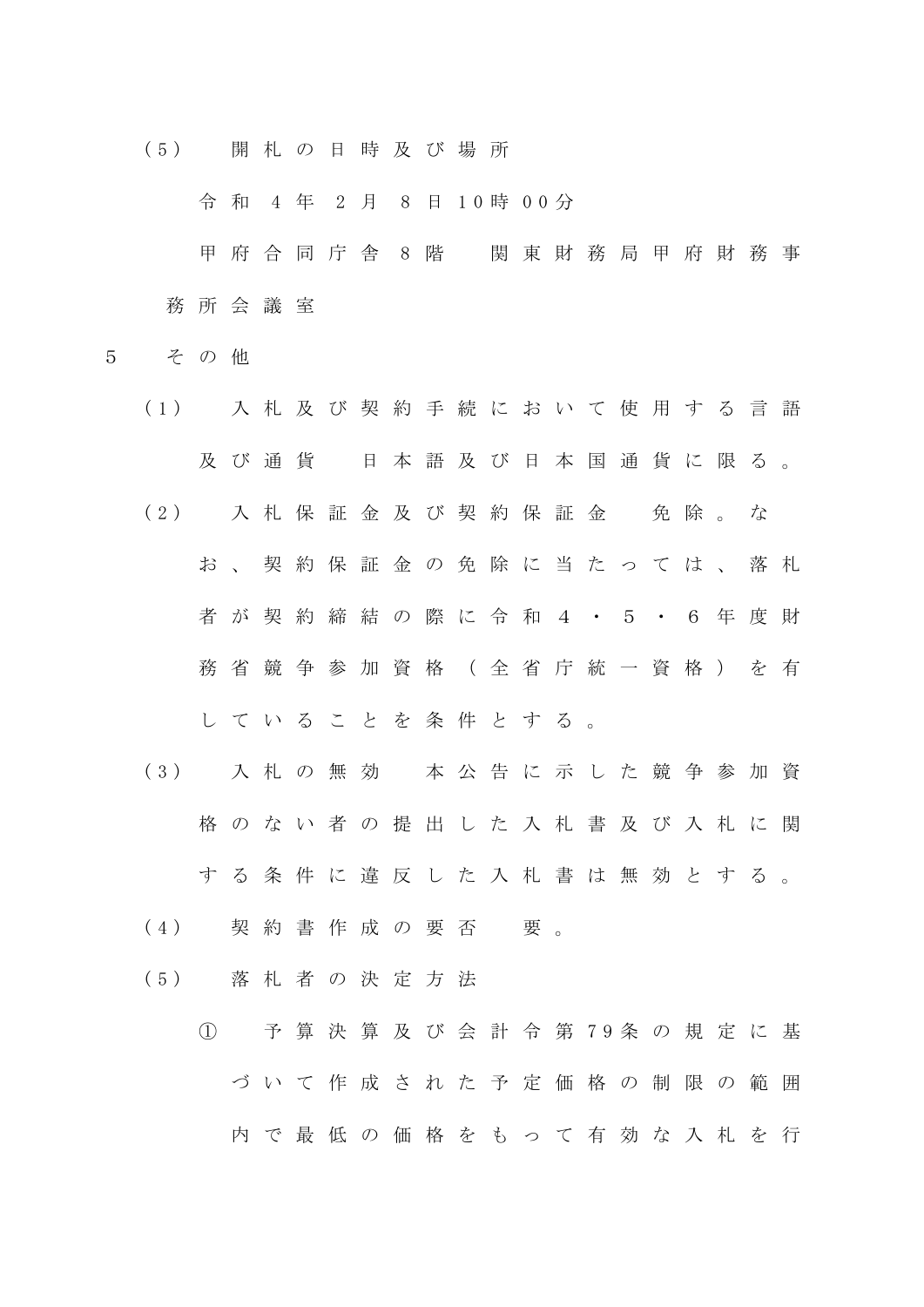|  |  |  | っ た 者 を 落 札 者 と す る 。 た だ し 、 予 算 決   |  |  |  |  |  |
|--|--|--|---------------------------------------|--|--|--|--|--|
|  |  |  | 算 及 び 会 計 令 第 8 5 条 に よ る 基 準 を 適 用 す |  |  |  |  |  |
|  |  |  | るので入札執行責任者は入札の結果を保                    |  |  |  |  |  |
|  |  |  | 留する場合がある。この場合、入札参加                    |  |  |  |  |  |
|  |  |  | 者は当局の行う事情聴取等の調査に協力                    |  |  |  |  |  |
|  |  |  | しなければならない。                            |  |  |  |  |  |

- ② 次 の 場 合 に は 、 予 定 価 格 の 制 限 の 範 囲 内 の 価 格 を も っ て 入 札 し た 他 の 者 の う ち 最 低 の 価 格 を も っ て 入 札 し た 者 を 落 札 者 と す る こ と が あ る 。
	- イ . 上 記 ① の た だ し 書 き に よ る 調 査 の 結 果 、 当 該 契 約 の 内 容 に 適 合 し た 履 行 が さ れ な い お そ れ が あ る と 認 め ら れ る 場 合 。
	- ロ . 公 正 な 取 引 の 秩 序 を 乱 す こ と と な る お そ れ が あ っ て 著 し く 不 適 当 で あ る と 認められる場合。

( 6 ) そ の 他 詳 細 は 入 札 説 明 書 に よ る 。

6 S u m m a r y

(1) Official in charge of disbursement of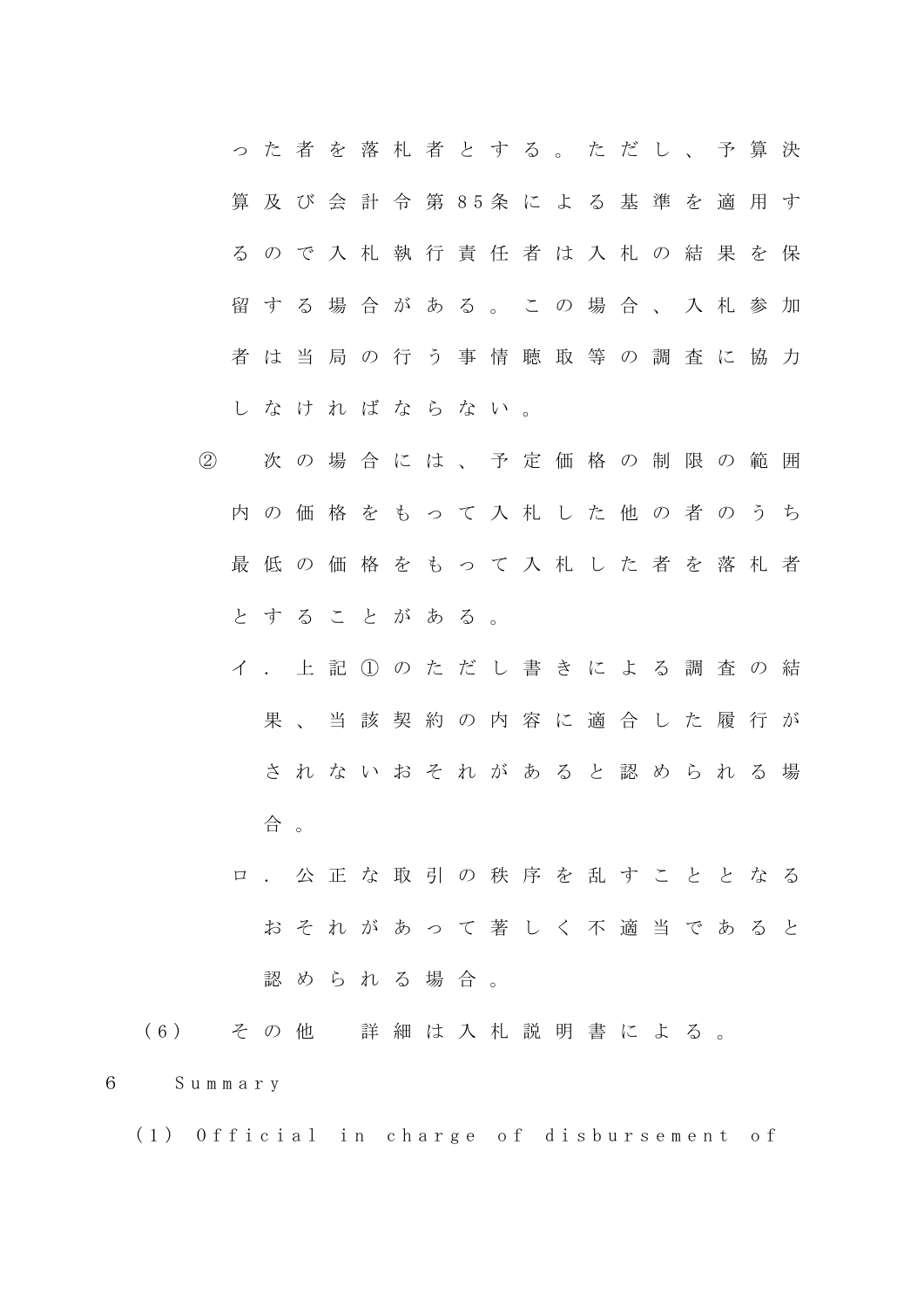the procuring entity : KAWACHI Kenji,

Director of Kofu Local Finance Office.

- (2) Classification of the services to be p r o c u r e d : 7 5
- (3) Nature and quantity of the services to be required : Cleaning of Kofu National G o v e r n m e n t B u i l d i n g .
- (4) Service period : From April 1, 2022 t h r o u g h M a r c h 3 1 , 2 0 2 5 .
- (5) Service place : As in the tender do cumentation.
- (6) Qualification for participating in the t e n d e r i n g p r o c e d u r e s : S u p p l i e r s e l i g i b l e for participating in the proposed tender are those who shall :
	- ① N o t c o m e u n d e r A r t i c l e 7 0 o f t h e Cabinet Order concerning the Budget, Auditing and Accounting. Furthermore, minors, Person under

Conservatorship or Person under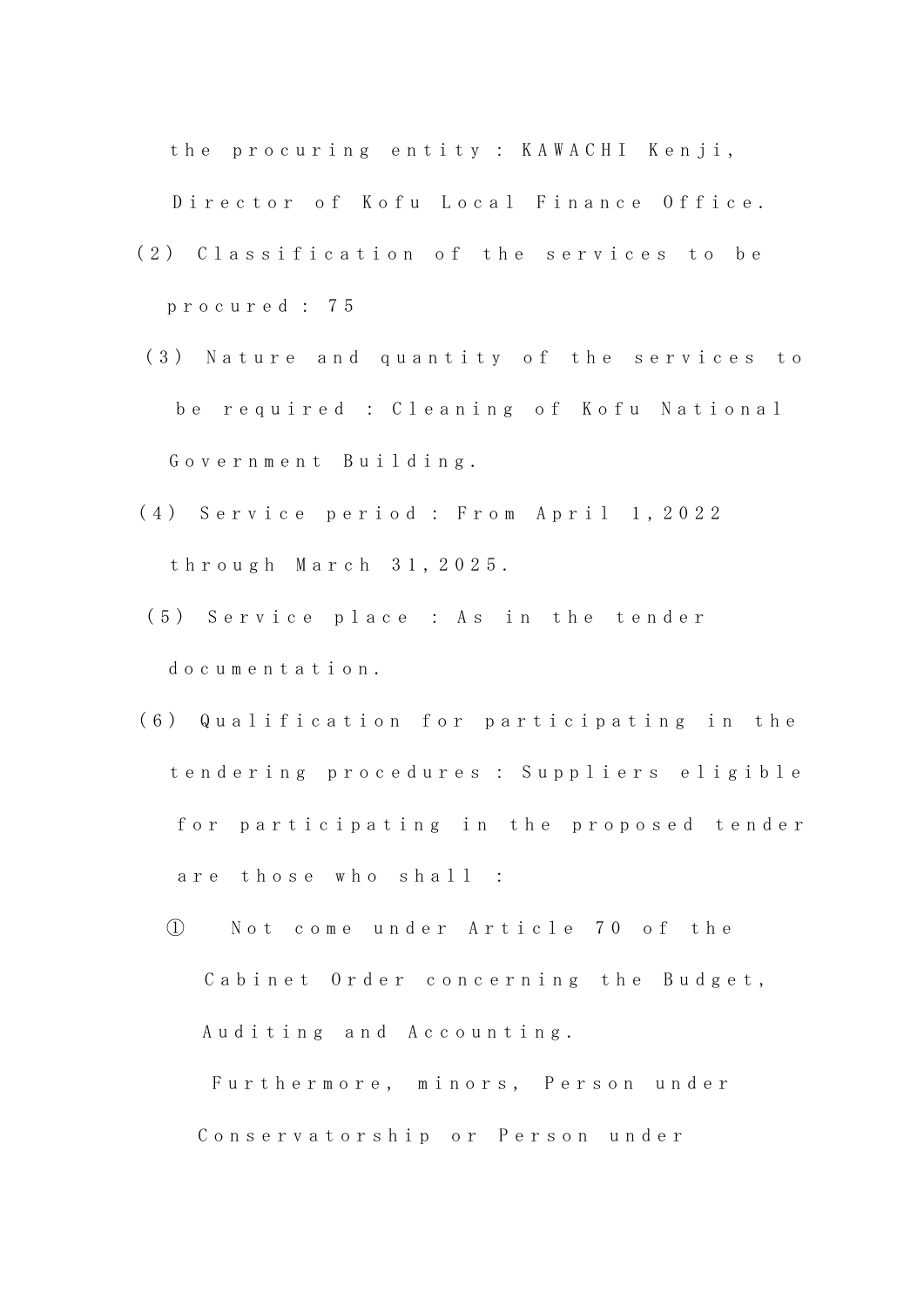Assistance that obtained the consent n e c e s s a r y f o r c o n c l u d i n g a c o n t r a c t may be applicable under cases of special reasons within the said c l a u s e .

- ② N o t c o m e u n d e r A r t i c l e 7 1 o f t h e Cabinet Order concerning the Budget, Auditing and Accounting.
- ③ H a v e G r a d e A , B o r C i n " P r o v i s i o n o f s e r v i c e s ( b u i l d i n g m a n a g e m e n t a n d maintenance)" in the Kanto-Koshinetsu district, in terms of the qualification for participating in t e n d e r s b y Ministry of Finance (Single qualification for every ministry and agency) in the fiscal years 2019, 2020 a n d 2 0 2 1 .
- ④ N o t t h o s e w h o a r e j u d g e d t o b e inappropriate as the other party to a contract on account of having violated